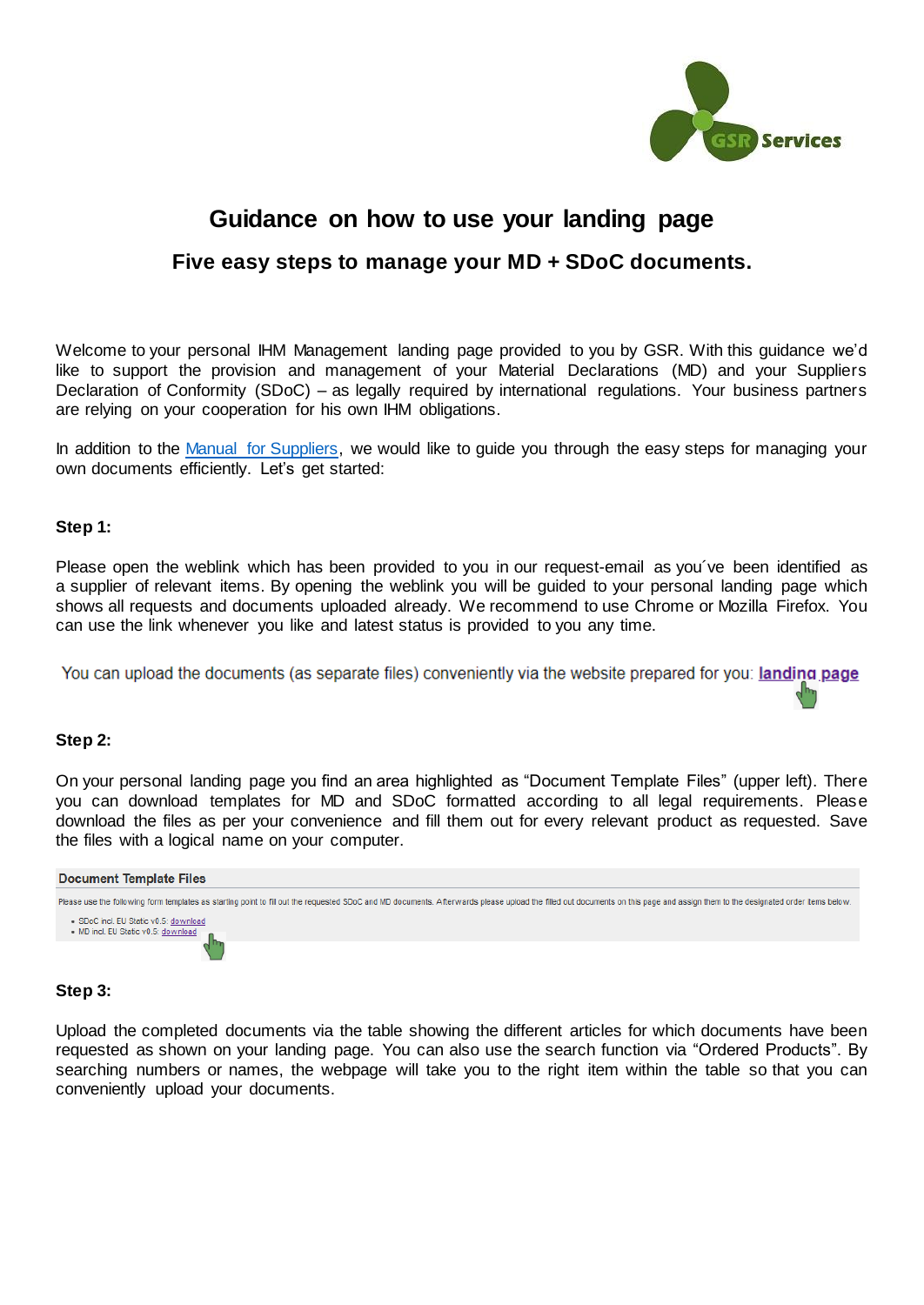

| <b>Request for MD Document</b>                    |                                                                        | Changelog                                  | $\times$ | <b>Request for SDoC Document</b>                                                                                                                 |                            | Changelog                           |  |
|---------------------------------------------------|------------------------------------------------------------------------|--------------------------------------------|----------|--------------------------------------------------------------------------------------------------------------------------------------------------|----------------------------|-------------------------------------|--|
|                                                   | Provide a new Document                                                 |                                            |          |                                                                                                                                                  | Provide a new Document     |                                     |  |
| <b>Product De</b>                                 |                                                                        | $\times$                                   |          | <b>Product De</b>                                                                                                                                |                            | $\times$                            |  |
| Vessel<br>Vessel IMO                              | <b>Add MD Document</b><br>Drag a document has here or click to browse. |                                            |          | <b>Add SDoC Document</b><br>Vessel<br>Vessel IMO<br>Order No.:<br>Drag a document of the crick to browse.<br>Ordered at:<br><b>Supplier Ref.</b> |                            |                                     |  |
| Order No.:<br>Ordered at:<br><b>Supplier Ref.</b> |                                                                        |                                            |          |                                                                                                                                                  |                            |                                     |  |
| Order Item:<br><b>Quantity:</b>                   | 1 PCS                                                                  | document requested by IHM expert           |          | Order Item:<br>Quantity:                                                                                                                         | 1 PCS                      | document requested by IHM expert    |  |
| <b>Article No.:</b><br><b>Article Name:</b>       | <b>ITEM NO.09</b><br>SLUICE VALVE                                      | $\circledcirc$<br>2021-02-19, 11:18:03 UTC |          | Article No.:<br><b>Article Name:</b>                                                                                                             | ITEM NO.09<br>SLUICE VALVE | $\odot$<br>2021-02-19, 11:18:07 UTC |  |
| <b>Article Descr.:</b>                            |                                                                        | Send message to the IHM expert             | ⋗        | <b>Article Descr.:</b>                                                                                                                           |                            | Send message to the IHM expert      |  |

## **Step 4:**

On the right columns, the table allows you to upload your documents, one field for a product specific MD via the "Provide MD"-field and one field for the company specific SDoC via the "Provide SDoC"-field. By clicking on it a pop-up menu will appear where you can easily upload your documents.

## **Step 5:**

Please select the Re-use option for MD and SDoC in the section "Reuse Document" via selection in the dropdown menu. This allows you to specify the period in which we can re-use your documents (up to 3 years) and avoids repeated requests for similar documents which reduces the workload on your side. We suggest to select the option "Same article for client" for the MD with a period of your choice and for the SDoC "All articles for client" with a period of 36 months, as usually changes are hardly appearing at all.

| $\times$                                  | $\times$                                         | $\times$                                  | $\times$                                            |  |
|-------------------------------------------|--------------------------------------------------|-------------------------------------------|-----------------------------------------------------|--|
| <b>Add MD Document</b>                    | <b>Add MD Document</b>                           | <b>Add SDoC Document</b>                  | <b>Add SDoC Document</b>                            |  |
| <b>Filename</b><br>Filen ame 1            | <b>Filename</b><br>Filen ame                     | <b>Filename</b><br>Filen ame              | Filename<br>Filen ame                               |  |
| md eu static v0.5.pdf                     | md eu static v0.5.pdf                            | sdoc eu static v0.5.pdf                   | sdoc_eu_static_v0.5.pdf                             |  |
|                                           | <b>Reuse Document</b><br>Reuse Document          |                                           | <b>Reuse Document</b>                               |  |
| <b>Reuse Document</b><br>- Reuse Document | Same yessel and article                          | <b>Reuse Document</b><br>r Reuse Document | $\overline{\phantom{a}}$<br>All articles for client |  |
| Don't reuse                               | <b>Document validity</b><br>- Document v alidity | Don't reuse                               | <b>Document validity</b><br>C Document validity     |  |
| Same article for client                   | 6 months                                         | All articles for client                   | 6 months                                            |  |
| Same vessel and article                   | 12 months                                        | Remarks (optional)                        | 12 months                                           |  |
|                                           | 18 months                                        | /h.                                       | 18 months                                           |  |
|                                           | 24 months                                        |                                           | 24 months                                           |  |
| Add document (495.6 KB)                   | 36 months                                        | Add document (695.9 KB)                   | 36 months<br>--------                               |  |

Done? Then "Thank You Very Much!" from us and your customer.